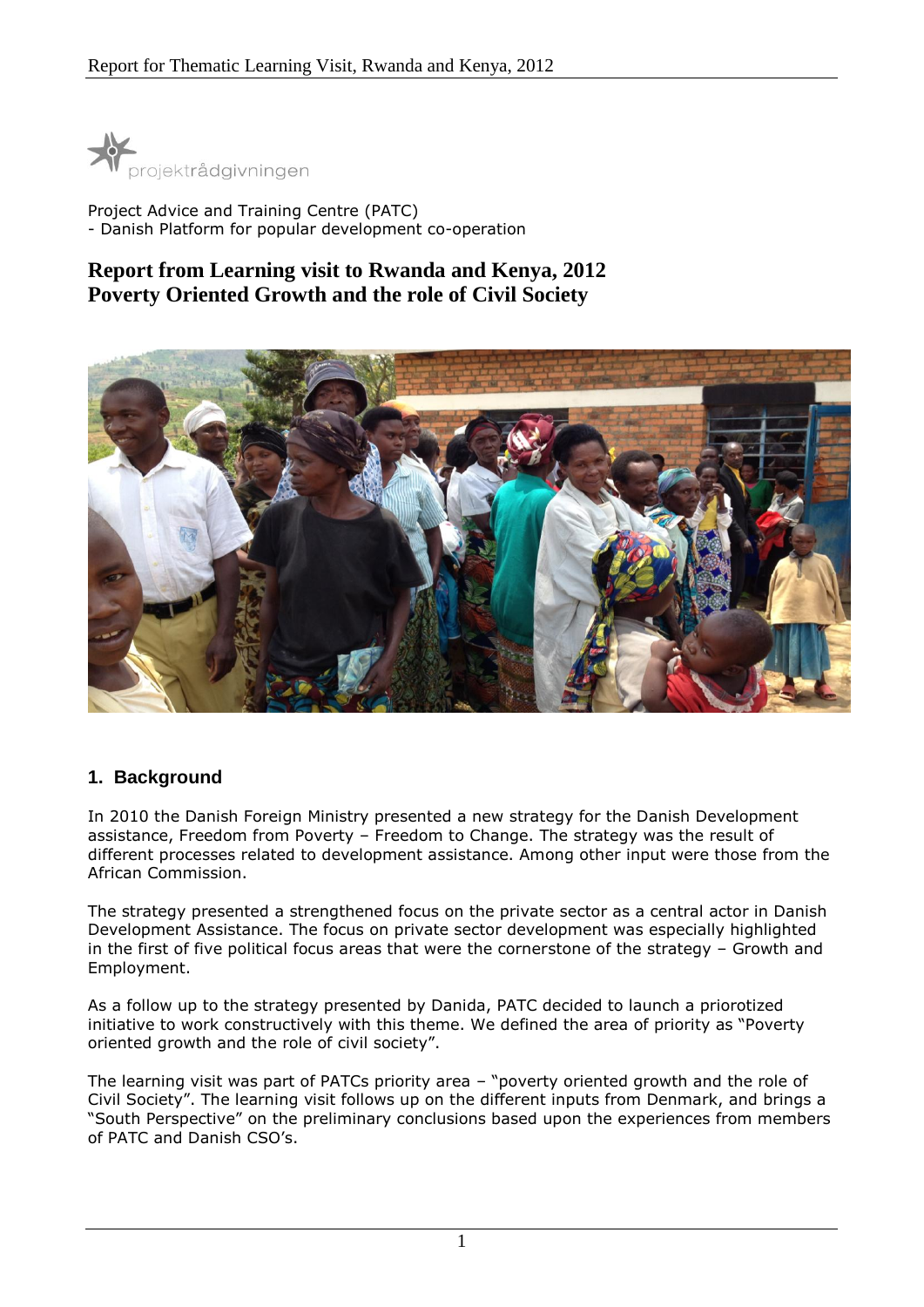## **2. Objective**

The objective with this learning trip was to broaden up, verify and discuss some of the Danish perspectives on poverty oriented growth and the role of Civil Society with stakeholders in South.

The findings will be presented and discussed with PATC members in Denmark, and different ideas and models for strengthening PATC members input to and constructive involvement in poverty oriented growth formulated based upon the findings.

### **3. Observations on thematic issues**

The learning visit focused on poverty oriented growth and the role of Civil Society. There were two overall focuses:

## **Civil Society's role and added value in relation to promoting poverty oriented growth**

- What are the roles of CSO's?
- What strategies seem to be working?
- How can programs/projects within poverty oriented growth be strengthened?

This has particularly been analysed in relation to CS programs focusing on:

- Entrepreneurship and development (Youth Employment Systems, Rwanda)
- Organization of farmers, market in- and output and production (ADRA Rwanda)
- Young people and their access to training for jobs (Africa Youth Trust, Nairobi, Kenya)

**Civil Society's role and added value in relation to promoting poverty oriented growth** It is clear from this learning visit that CS does promote and contribute to economic growth that is poverty oriented and that CS has a number of added values and a number of challenges or potentials that can be explored when discussing poverty oriented growth.

#### Added value from CSO's:

- **Reach**. CSO's reach people that would otherwise not be reached by PS initiatives. In some cases there can be an overlap to government intentions, but in general CSO's work with at group of people whom would not otherwise enjoy the possibilities that CSO's offer. This goes for YES Rwanda's work with representatives from cooperatives in Kigali. They expressed need for and learning from the training that they have received through the workshops, seminars and exchange of ideas, and also that this was the best opportunity that they had to move on and build a more stable income. The same was the case with the cooperatives that ADRA work with. They had not any possibilities of training in livelihood like the one provided by ADRA. Neither from government, PS or other CSO's in the area.
- Mutual investment in training. Much of the training being provided by CSO's now more and more look into an investment from the beneficiaries beyond their mere time. Time is in many cases itself a large investment because poor people whom do not work do not eat, and the times spend learning has to pay off in better results in order to be a worthwhile investment. Both ADRA and YES Rwanda is working with strategies to move beyond the mere investment of time – for example focusing on shared efforts among the cooperatives in order to pay for transport to the trainings. This mutual investment assures that both the deliverers of the training and the participants have high expectations and might be an issue that it is worth exploring further where possible.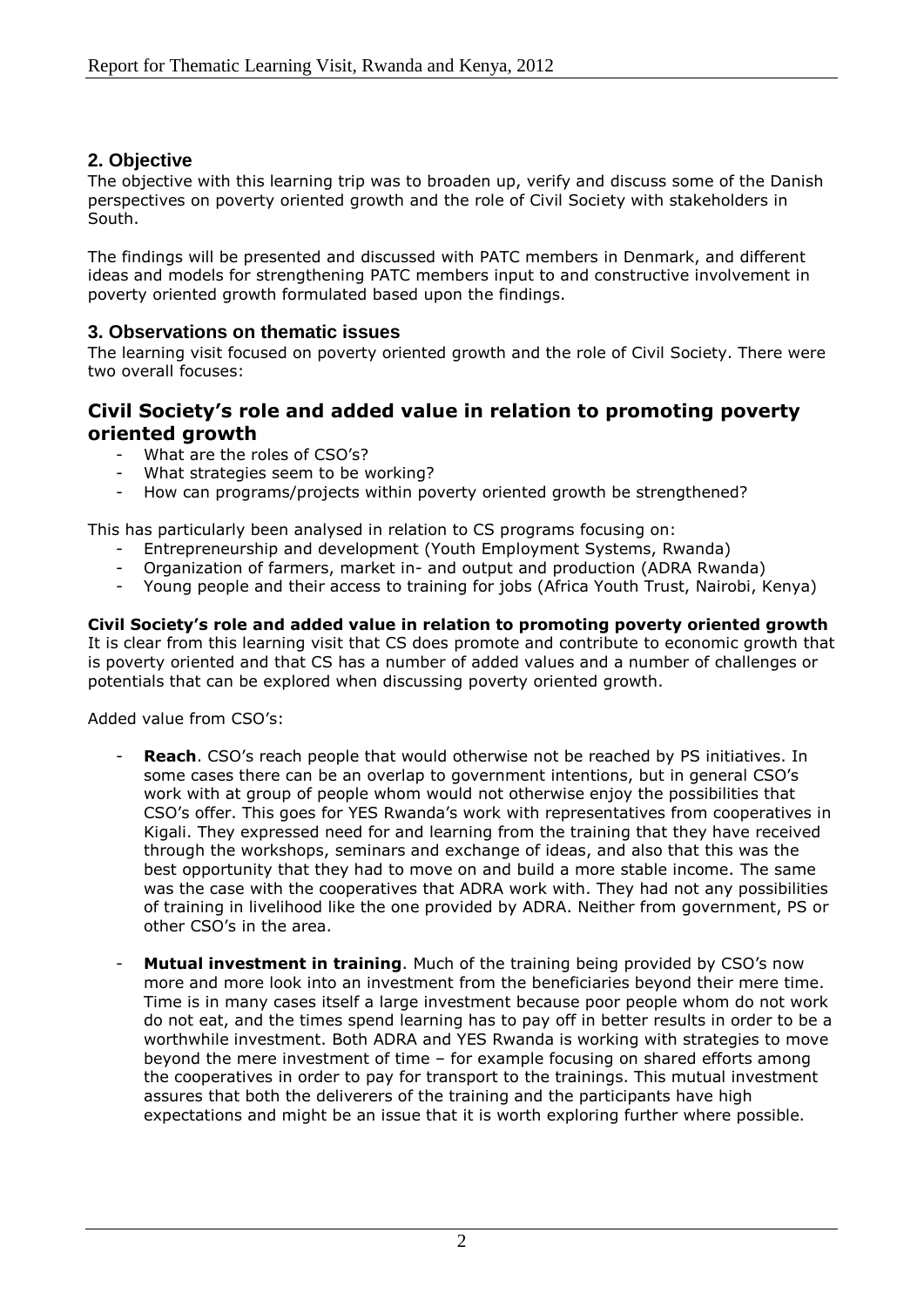- 100% business and 100% social network. So is this business or is it a social network? I raised that question whenever confronted with a group that also explained how their shared efforts and investments went beyond mere individual economic growth. The answers all pointed in the same direction, as stated by one of the CBG's that ADRA work with livelihood with – we are 100% business and 100% social. In this way it is clear that the people in the CBG's, Cooperatives or youth groups that ADRA Rwanda, YES Rwanda and Africa Youth Trust work with combine economic development at a grassroots level with a strong social responsibility towards each other and their community.
- **Combining growth with rights**. The different programs and projects that I had the pleasure to visit and work with all combined a rights and a growth oriented approach. They did it in very different ways though – depending on the context in which they were operating. ADRA Rwanda combines their livelihood training with a focus on gender rights. It was confirmed by the women's groups that the rights approach combined with income generating so that they are contributing to the income in the family is effective. ADRA Rwanda also combined the internal capacity building and rights approach with a discussion of the state and local authorities as duty bearers, promoting engagement and dialogue with them. YES Rwanda combined the training with advocacy work at different levels and towards both government and PS actors. This in order to secure both an understanding and interest from government side, and knowledge and attention from PS. All with the intention of supporting the possibilities for young entrepreneurs and their organizations and promote a conducive environment for the groups. AYT worked directly with both local authorities and KEPSA in order to promote ties and collaboration that would ensure better possibilities both for entrepreneurs and young people seeking a job.
- **Starts with a "change of mind"**. One thing that struck me particular about CSO's efforts to promote poverty oriented growth and employment were the focus on mind and attitude changing. AYT described how the trainings not only focus on the practical skills related to finding employment or starting up business, but also involved a "mind chancing" element to let young people know that they are the primary drivers of their own change and their possibilities. They should not wait for anyone else to do anything for them, but make sure that they take responsibility and take action in order to move forward. The same strategy is used by ADRA who describes how their program is designed to let the CBG's make their own decisions which they will also be able to once ADRA is no longer supporting them. YES Rwanda as a natural part of their training work with similar strategies.
- **Promotes growth that is distributed.** CSO's do not need to build their intervention strategies on a trickledown effect. The target groups are the people at the grassroots and they are very close to working with the poorest target groups. The trickledown effect is there though. As stated by members in the Community Based Group Dukanguke (Lets wake up) in western Rwanda who explain how the whole community is benefitting from their increased knowledge and production because they share their learning, and the rest of the community is benefitting from their improved "seeds" for the Irish Potato.
- **Small but secure steps towards further influence in the value chain**. Both the CBG's supported by ADRA and the Cooperatives supported by YES Rwanda were starting to look for further engagement with and contribution to the value chain. They were very knowledgeable about their own weaknesses in this respect and also had plans and ideas of how to take further control over and play a larger part in the respective value chain that they were working within. This would include ideas about how to bring products to markets themselves, and how to go from selling non-finished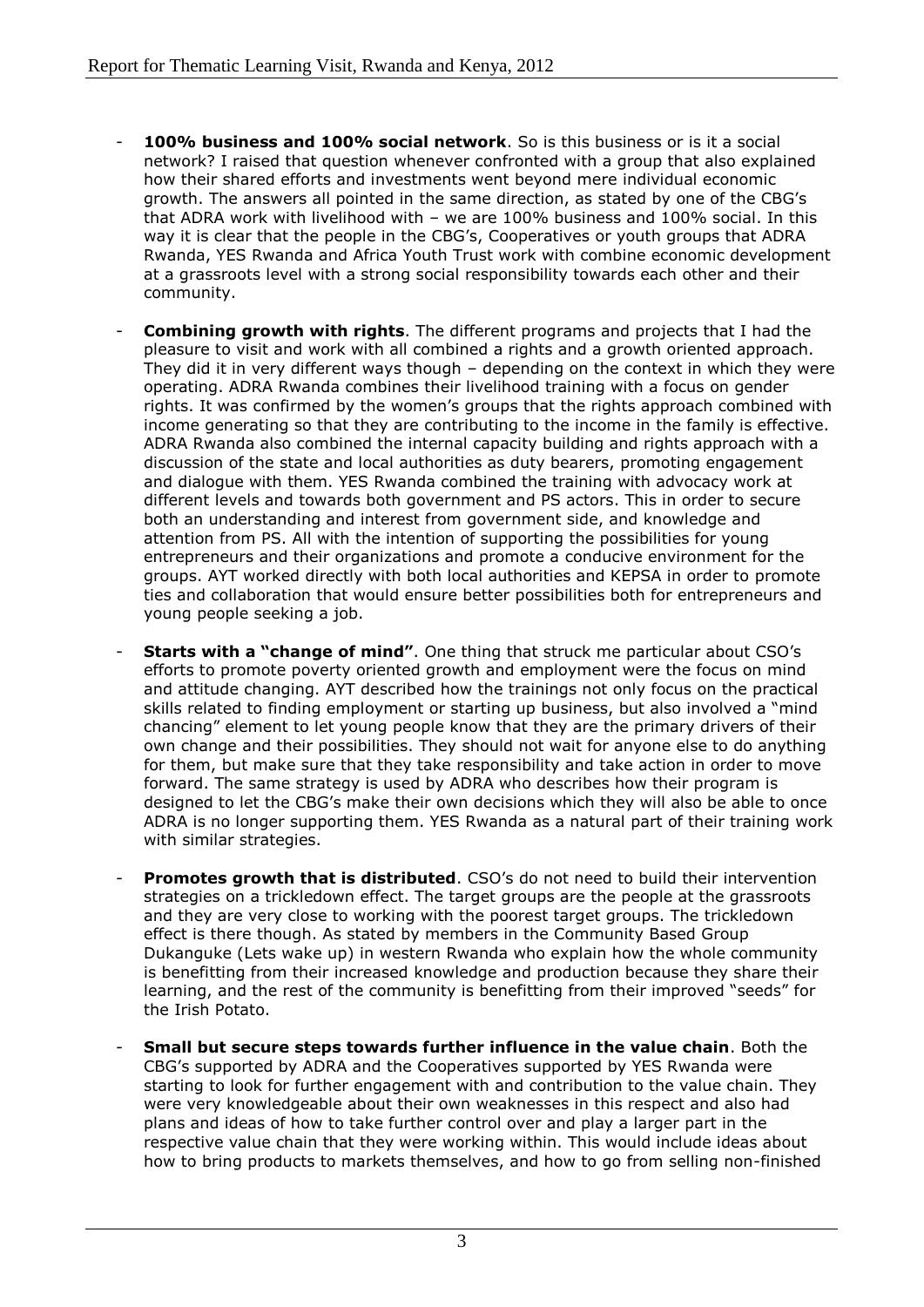products into producing end products that would allow them to increase their profits from selling.

- **Contributing to economic development at national level**. Especially among the CBG's in the beautiful Rwanda countryside there was an understanding that they are contributing, not only to their own, but also the community's, the regions and the national economy. This consciousness bears witness of a strong understanding of the market and their place in the economic development of the country.
- **Context knowledge and respect**. CS has a number of possible strategies to work with poverty oriented growth. CSO's does not try to promote a one shoe fits all attitude, but rather takes departure point in the groups with whom they work. This is the case when ADRA Rwanda strengthens a groups skills, building on what they already know, and helping them to improve on their skills, production and market access. Or when Africa Youth Trust trains in "employerbility" and "entrepreneurship" with two distinct target groups – one to get a job and the other to start business by themselves.

Challenges and potential improvement in CSO's contribution to poverty oriented growth:

- **CS is not good at measuring increased income and results**. Even though there are measures and baselines to support the increases and the changes that CSO are contributing to there is a tendency to stick with the soft indicators – such as storytelling and following single families whom have benefitted. We rarely try to put any numbers to the increase or contribution that has occurred. This could be strengthened. Not only would it make more visible the contribution of CSO's it would also give a strengthened voice for advocacy both at a local, regional and national level when CS is engaging with PS and government at different levels if we were better at drawing and showing numbers that support our change stories.
- **Difficulties in engaging with markets**. In some cases it is still rather difficult for CSO's to relate to and engage with the market on equal terms. CSO's is still considered a rather limited economical entity and there should be put efforts into advocating for the visibility and contribution of CSO's in order for PS and government alike to go into serious cooperation with and supporting the economic efforts of the CS. Often it is practical measures such as distance and transportation difficulties that creates the barriers in engagement with markets. When these parts of the value chain are taken up by private companies it is also often here that a large part of the value is added, and the end user sees the PS selling goods, not CSO's that are engaged in contributing and creating benefits for themselves.
- **CSO's reduced to service deliverers**. It was not the case with any of the CS stakeholders that I had the opportunity to visit on this learning trip. On the other hand it was a reflection that came into my mind while working on how CS contributes to poverty oriented growth. We have to be very careful not to be reduced to service deliverers that just give courses. The link to advocacy and rights, and contributing to a change of mindset is some of the attributes that make CS contribution so important but also distinct from a mere market oriented approach to creating jobs or advancing entrepreneurs which we sadly enough know all too well in Denmark.
- **Experience with and knowledge of market**. I did not experience this when visiting the three organizations which were in focus on this trip. Still it cannot be emphasized enough that this is a potential weakness for CSO's and it is one place that we need to increase our knowledge further and come up with easy measures for people to be able to calculate and reflect upon their own businesses and how to make the most of it.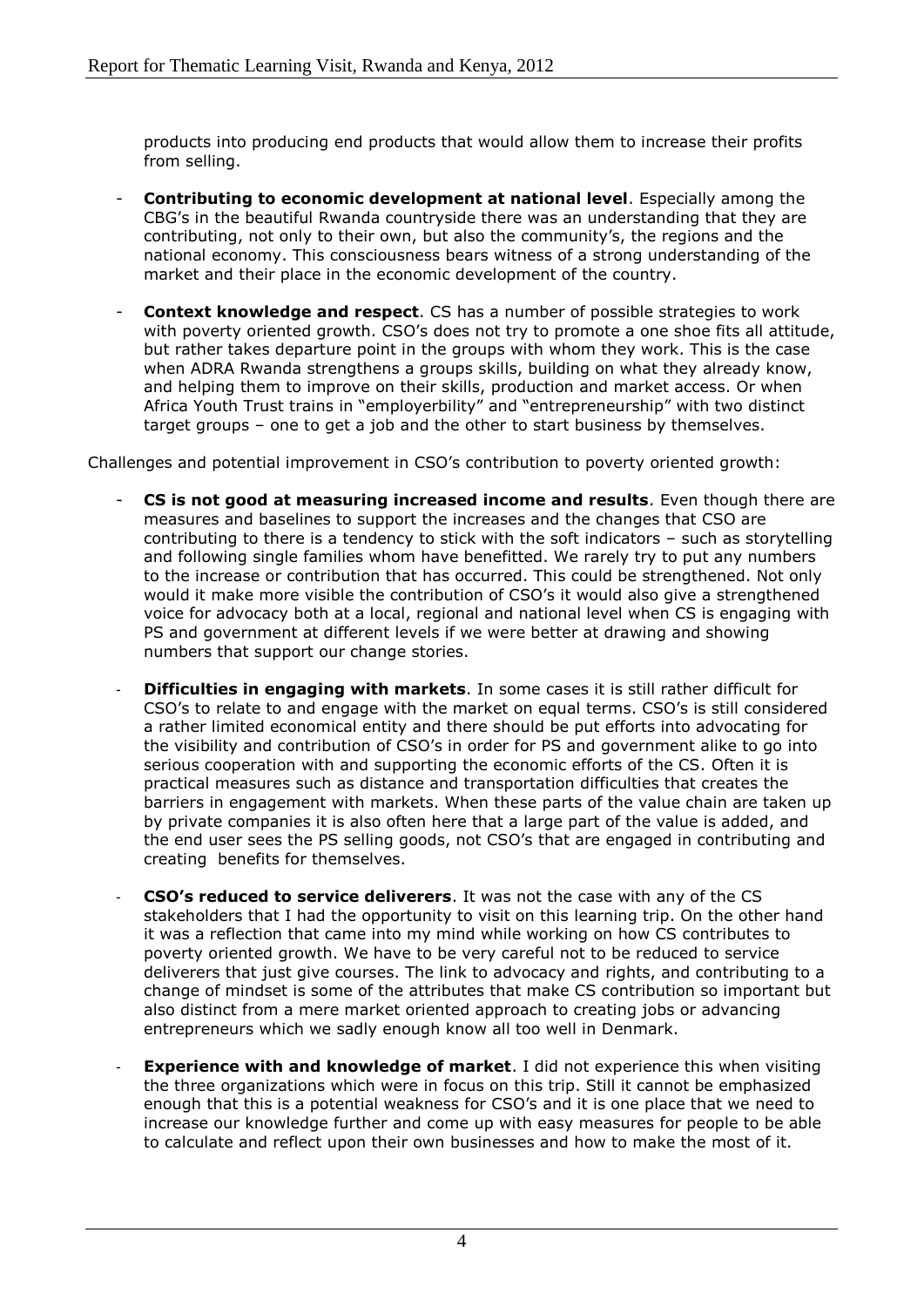Knowledge sharing on this aspect of contribution to poverty oriented growth must be one priority for CS in working with poverty oriented growth.

- **Several other roles for CSO's within poverty oriented growth**. Unfortunately I have been limited to look at a few examples of how CSO's contribute to poverty oriented growth. It is important to say that there are many more ways of doing this. By organizing workers, by strengthening peoples organizations and advocating for their rights. By working with the overall distribution of wealth and distribution of taxes. By holding governments and PS alike accountable and making sure that these are not stepping over the line. These are all equally good and important as the approaches I have had the opportunity to look into here.
- Poverty oriented growth is only one role out of many for CSO's. Lastly but not least it is important to stress that CS's engagement with and work with poverty oriented growth is only one of a multitude of different roles for CSO's. It is just as important that there are CSO's that work entirely with a rights oriented approach, an organizational approach, a gender approach, a solidarity approach etc. The work of and contribution from these organizations often support the work done by organizations that have a more direct focus on poverty oriented growth, and they play just as important a role in advancing the rights, opportunities and possibilities of poor people.

# **Connection and collaboration between CS - PS (and State)**

- Concrete experiences with collaboration between CS and PS?
- What do these experiences point towards?
- Is it feasible to strengthen the coordination between CS and PS in general and in specific areas? What areas would be relevant?
- How could this be done? And how could we better use the inherent strengths and weaknesses in CS-PS to support poverty oriented growth?
- What could be a potential role of a Danish CS partner in promoting this?
- How does the Danida framework promote CS-PS collaboration or coordination?

This will be analyzed in relation to CS actors, but also includes input from:

- Representatives from PS in Rwanda (Rwanda Private Sector Federation (PSF))
- Representatives from PS in Kenya (Kenya Association of Manufactures (KAM) and Kenya Private Sector Alliance (KEPSA))
- Representatives from the Royal Danish Embassy Nairobi, Kenya

### **Connection and collaboration between CS - PS (and State)**

It is clear from my experience in Rwanda and Kenya that there are several examples of collaboration and shared interests among the PS and CS. I will first describe some of the shared interests and then move on to briefly point out some of the difficulties that a possible collaboration entails.

I should make clear that the relation to this and the perception of shared interests were very different when talking to PS representatives in Kenya and Rwanda.

Shared interest among CS and PS actors: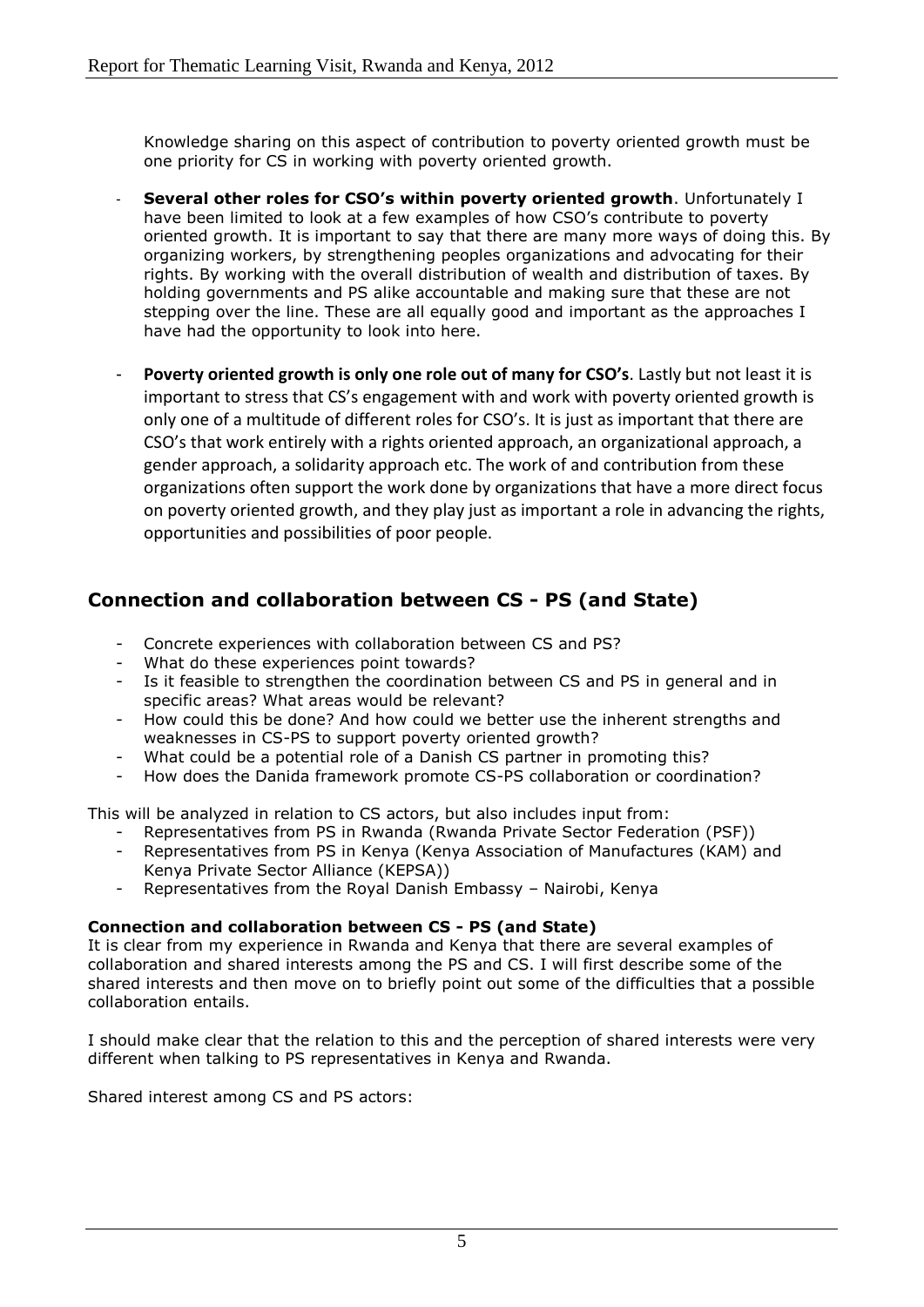- **Building on synergies.** From all actors, PS, CS and government there is an understanding of the need for further collaboration and coordination so that the shared interests are further enhanced and we draw on each others strengths.
- **Openness towards collaboration**. Both in Rwanda and in Kenya PS and CS and the Royal Danish Embassy think that they can benefit from further collaboration around issues of mutual concern and interest.
- **Macro and micro shared interests.** Both at a macro level and at a micro level PS and CS has an understanding of the shared interests and sees possibilities for collaboration. Micro could be access to market, training for employment, internships at companies etc. Macro could be advocacy for shared interests – such as peace and a conducive environment for MSME's. In Kenya KEPSA gave an example of how they have had a rewarding collaboration with different CSO's in relation to a campaign that promotes peace and seeks to hinder any violence in relation to elections. The campaign is a good example of a shared advocacy effort.
- **Distribution of wealth, stability and democratic development**. Both PS and CS actors share an interest in distribution of wealth, stability and democratic development. From a PS perspective these qualities in society makes it possible to do business and they form one of the cornerstones in creating wealth and progress in a society.
- Youth unemployment and dealing with lack of opportunity for youth. It is a strong interest for everyone to get as many people involved in the contribution of economic growth in the country as possible. Both in Kenya and Rwanda the majority of jobs are created in micro businesses – in Kenya approximately 60% of all new job opportunities are created here. KEPSA sees it as a major challenge that so many young people are not having employment.
- **Value in innovation and creativity**. Both CS and PS is strongly looking for new ways and new inspiration regarding start up of MSME's and innovation within existing organizations within PS and CS.
- **Lots of meeting places.** Already now there exists an incredible number of meeting places for CS and PS. This happens when the cooperative sells things at the market, when a company hires someone who have been trained by a CSO, when a young entrepreneur sets up business according to principles from training given by a CSO, when companies negotiate salaries and rights of workers with union and labourorganizations, when CSO's uncover and public how large international companies are involved in tax exemption. Some of these meeting places are positive and could be strengthened, others will of course still be sources of conflict and discussion.
- Local growth and trade and multinationals. It is important to keep in mind the differing interest that are among CS and PS on its own, and to acknowledge that it is not all organizations or companies for whom it will be relevant and rewarding to coordinate with CS.

Challenges for strengthened PS – CS collaboration

- **Weak and unstructured civil society is hard to engage**. In Rwanda the Rwanda Private Sector Federation argued that it is hard for them to engage with a civil society that they believe to be: not very active, lacking capacity, lacking confidence, working with organization and criticism of government, lacking legitimacy. They have collaborated with labour organizations i.e. workers union. Rwanda PSF run their own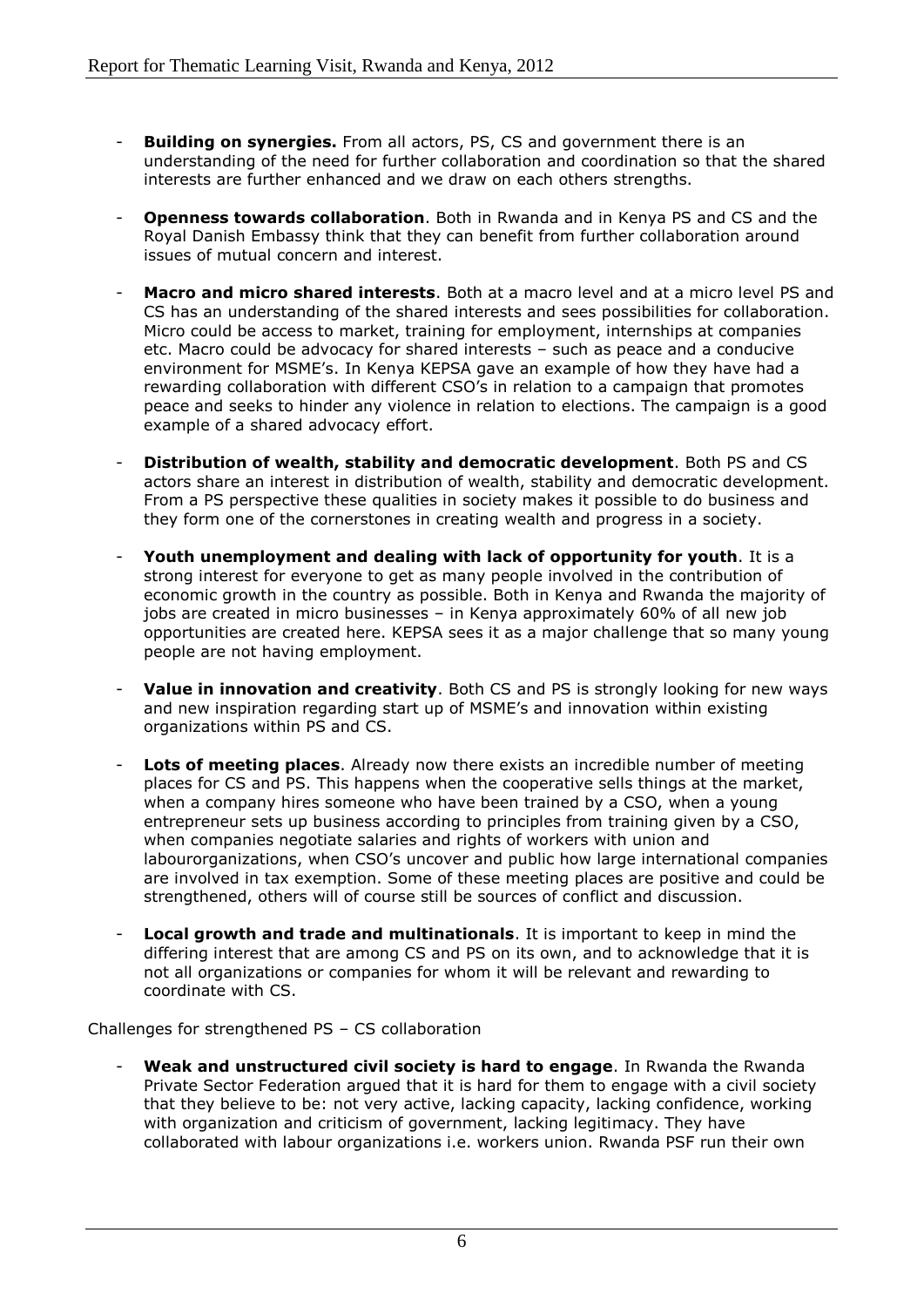skills development program that link unemployed to internships – 600 participated in 2011 and 60% of those turned their internship into a permanent position.

- **Lack of common understanding and language**. Both CS and PS have a tendency to be stuck with common ideals about one another. PS sees CS as the constant watchdog – without any teeth – barking in the corner without ever getting in the ring. CS is not contributing in the eyes of PS and it can be hard to find the justification for all the efforts and resources that go into the CS. CS sees PS as the evil twin, whom is only in the game to benefit themselves. CS believes that PS will do anything in the pursuit for quick gains and wins, and that PS don't mind who and how many people it will have to run over to get there.
- **Not shared interest all over**. There are still and will continue to be a lot of areas where CS and PS do not have the same interests. This will be a challenge, and there should be an understanding from both sides that there are a "shared space" where we cooperate and try to make the best of understanding each other, but also that PS and CS are working based on different paradigms – though they are sometimes overlapping.
- **Establishing and supporting common grounds costs resources**. In order to strengthen the CS – PS collaboration and build a better understanding among the two and explore the opportunity that lies in cooperation there needs to be an investment of money and time from various stakeholders.
- **Starting from within**. In order to build stronger relations among CS and PS in South it is essential that the process is led by and engages legitimate national stakeholders and that it is not a donor and international driven agenda. Collaboration should only take place where it makes sense and there is synergies that can be explored to mutual benefit for CS and PS.
- **Slow CS**. There seem to be a notion that CS discusses and analyses and that PS acts. This difference in perspective and orientation seem to be a factor that has to be overcome in order to make room for collaboration between the two parties that draws on the best of the two worlds and is able to act based upon discussions and analysis.
- **Historically differences**. Historically there are a number of skeletons in the closet which needs to be addressed and put up openly in order for PS and CS to be able to discuss common grounds, understanding and interests.
- **Need for mutual education**. Both CS and PS needs to be "educated" on how to engage with one another, so that a future collaboration could be rewarding and adding value beyond what CS and PS can do by themselves.

### **Outline actionplan**

When engaging with and discussing these issues the following plan for how to bring the collaboration to the next level was mentioned.

First there should be round table discussions on mutual interests among CS and PS. Thereafter there should be training of both CS and PS on how to understand each other and engage with one another. Then there should be a process of identifying shared interests at both a macro and a micro level and defining specific points of actions that support the shared interests.

Of course it is entirely up to other stakeholders to consider if this is worth exploring and engaging in, in a more structured way that what is already happening.